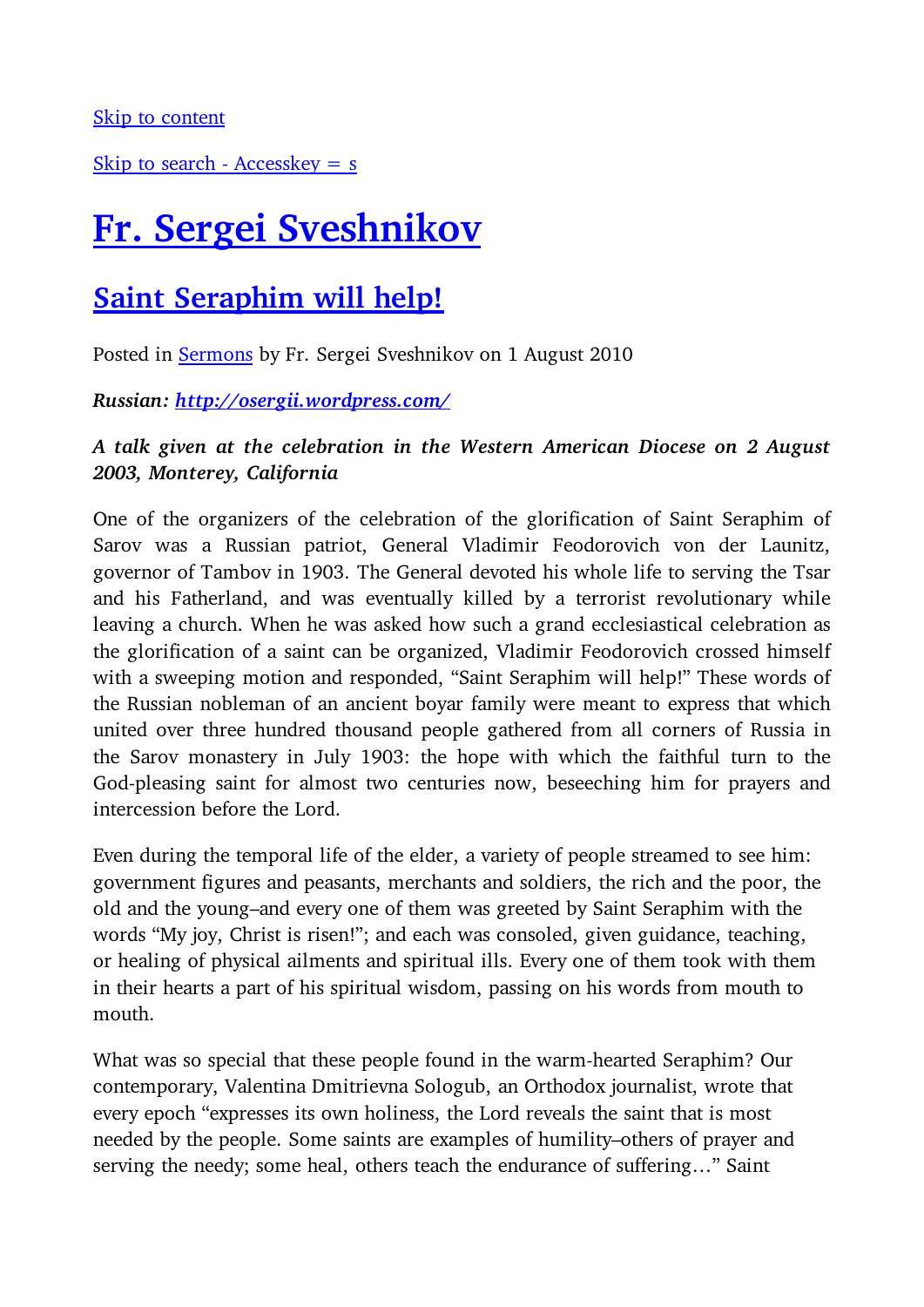Seraphim, the great laborer-for-God and example of spiritual struggle, shone brightly in the rays of Divine light, and this light was seen by many.

Saint Seraphim spent some forty years in fasting, seclusion, solitary living, labors of silence and nocturnal prayer, piously studying the Word of God, Scripture and the Lives of Saints before the doors of his poor cell were opened to visitors. During this whole time, Saint Seraphim strove to only one goal–to acquire the Holy Spirit, which he attested to in words spoken to the novice John Tikhonov: "My joy! I beseech you, acquire the spirit of peace, then thousands around you will be saved!"

Prokhor Isidorovich Moshnin, later to become Saint Seraphim of Sarov, was born in July 1759 in the city of Kursk. His parents were famed for their care for God's temples and tending to the needy and misfortunate. The special intercession of the Queen of Heaven on behalf of Prokhor was expressed while he was still a child. Prokhor, in return, came to love the reading of the Bible and other religious books at an early age.

Prokhor's elder brother, Aleksei, was a merchant and owned a store in Kursk. The young Prokhor was also taught business in the shop. But his heart lay far away from all earthly matters, and he gathered his treasure where "no worm abides, no corruption decays, no thieves can steal." And so, at the age of seventeen, after a pilgrimage to the relics of the first Russian monastics, Saints Anthony and Feodosii of Kiev of the Caves, Prokhor was accepted as a novice in the Sarov Monastery.

Prokhor humbly and earnestly observed the monastic rules and obediences. Prokhor spent seven years as a novice. After exhaustive examination, the abbot of the monastery interceded before the Church authorities to tonsure him as a monk. Prokhor was elevated to the angelic order with the name of Seraphim, meaning "the fiery one," for they saw in him an earthly angel and a man of heaven, and saw in his heart a burning love for the Lord. This fire, which was to warm thousands of souls, gave Father Seraphim the strength to rise ever higher along the ladder of spiritual struggle, and the Lord strengthened his zeal with divine revelations. The purity of heart, restraint, constant striving of his soul to God created in Father Seraphim a man capable of seeing the invisible world. Protecting himself with humility, he rose from one level of spiritual power to another.

Only a few of Saint Seraphim's spiritual labors are known. Many were performed in seclusion, hidden from the eyes of men, visible only to God. Saint Seraphim did not carelessly assume the most difficult labors, but acted wisely and only with the blessing of the abbot, under whom he was in the humblest obedience.

Spending his life in solitude, labor, reading and prayer, fasting and restraint, Father Seraphim gradually added strict seclusion and silence. Only after long struggles of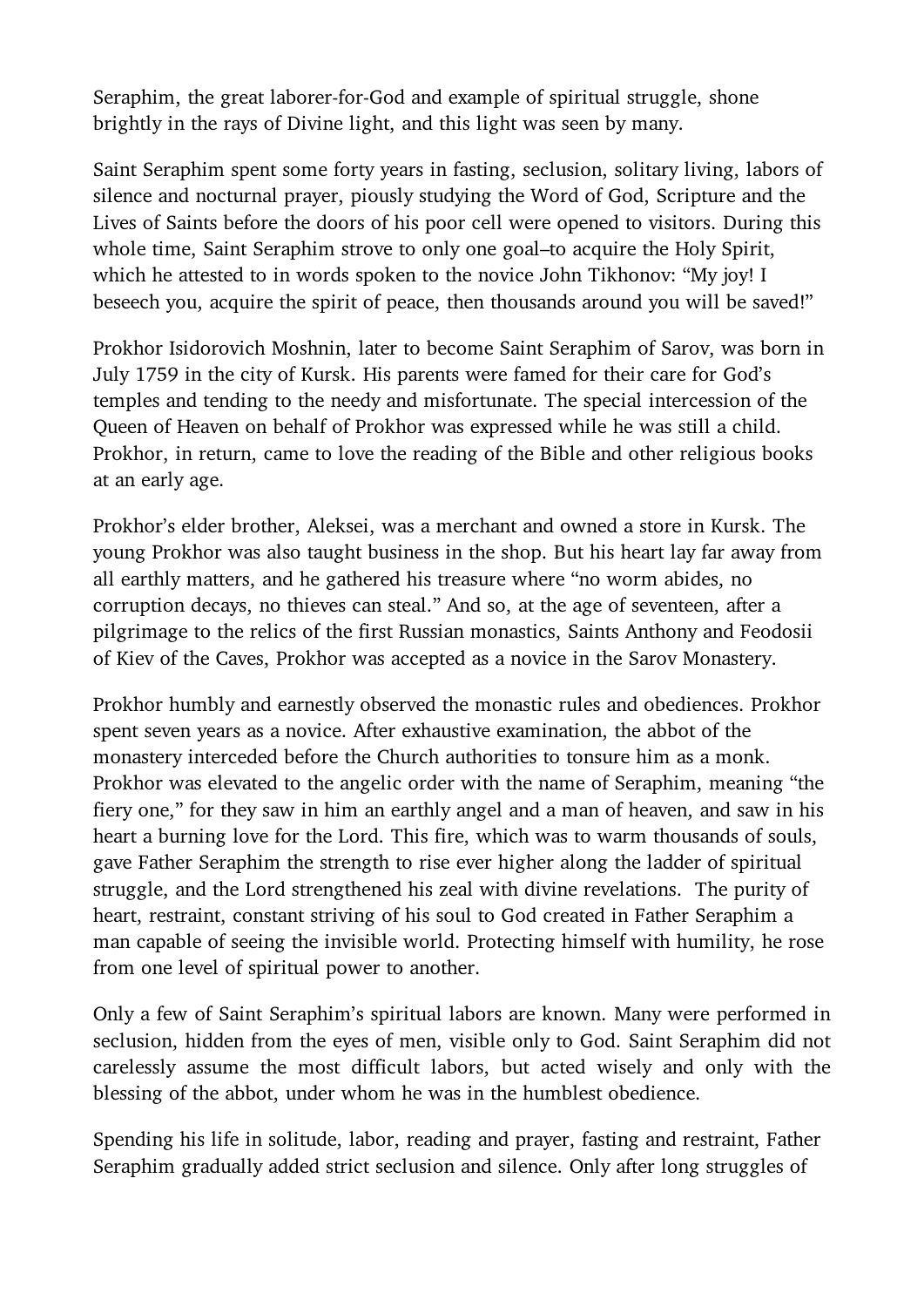the greatest self-denial, a burden no emulator of the Saint could bear, the Lord opened the cell of the elder and showed the world a lantern, the likes of which, when lit, is not hidden but placed in full view for the multitudes. Even the face of the saint emanated a wondrous light, impossible to behold for its brightness, according to the same Novice John.

The Lord glorified His righteous one with the gift of miracle-working. As during the life of the holy elder, through his prayers, the Lord opened the eyes of the blind, healed the lame and sick, saved those in need, cast out demons, so after his blessed repose, those who turn to him receive speedy intercession and blessed aid.

No less is Saint Seraphim known for the gift of clairvoyance. Rising with his spiritual gaze to the heavenly abodes, the vision of the saint pierced the hidden fates of both individual persons and of Russia herself. "Preserve yourself through silence!" warned Father Seraphim, and showed a peasant where to find a lost cow. Preserving himself through silence, the saint wrote a letter, from which, seventy years later, Royal Martyr Tsar Nicholas II learned of the terrible fate awaiting Russia and the Dynasty.

The living link between Saint Seraphim and the Royal Family is instructive for all for whom the fate of Russia is important. In accordance with some witnesses, during the life of the saint, the Most August ancestor of the Tsar-Martyr, Emperor Alexander I, visited the elder. In 1903, through the initiative of His Imperial Highness, Emperor Nicholas II, the life and works of the Saint were glorified, and his relics were placed in a splendid crypt commissioned by the pious Tsar.

Father Seraphim was not alone in his reverence for the God-given royal throne and the Anointed of God, but directed others to this saving path. Often during discussions with the judge of Simbir, Nikolai Aleksandrovich Motoviloff, the saint explained "how the Tsar must be served and how we must treasure his life," recalling David's warrior chief, Abishai, who said "Of us you have many, Master, but we have only you. If we are all slain, yet you remain alive, then Israel is whole. If you are no more, what is to become of Israel?" What happened to Russia when she murdered her Tsar is known to all. When speaking of Christian deeds, Saint Seraphim noted that "after Orthodoxy, [the fervor and zeal of the subjects for the Tsar] is the first duty of us Russians, and the main foundation of true Christian piety."

Father Seraphim wrote a letter to the Tsar who many years later would glorify him; he sealed the letter with soft bread and gave it to Motoviloff for safekeeping with the words: "You will not live to see it, but your wife will, when in Diveevo [Monastery] the whole Royal Family will arrive, and the Tsary will come. Let her give this to him." Having received this letter in 1903 and read it, "the Tsar wept inconsolably."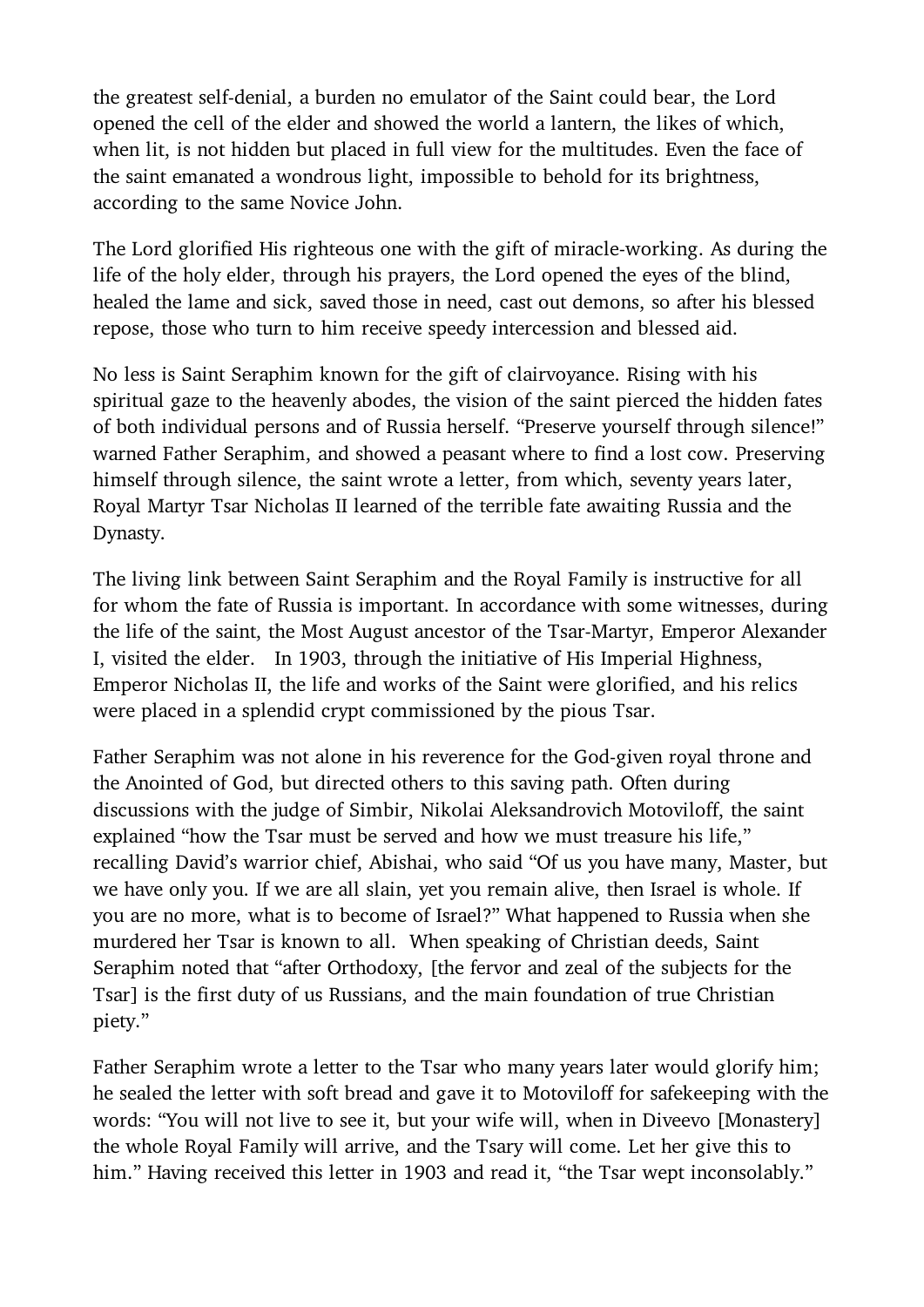Saint Seraphim had foreseen the Russian revolution, and rivers of blood, and the destruction and desecration of churches, and the moral decline of bishops. But he saw also the renaissance of a great Russia. "Not until the end," said the saint, "will the Lord be wrathful and allow the complete destruction of the Russian Land…" "We have the Orthodox Church without any stain, and because of this Russia will always be famed and fearsome and inconquerable to her enemies, having faith and piety–the gates of hell shall not prevail."

As we see, the salvation and resurrection of Russia was seen by the saint specifically in the Orthodox faith. Our obligation is not only to rejoice over the stream of people who rushed in the late 80′s and early 90′s to the churches of Russia; not only to support with all our might this blessed process of rebirth and healing of our Fatherland; but also to preserve the purity of Orthodoxy ourselves and to rear our children in its spirit. The words of Saint Seraphim apply not only to his contemporaries almost two centuries ago, but to us as well: "We, living on earth, have strayed far from the path of salvation; we incur the wrath of the Lord also with the failure to observe the holy fasts; now Christians eat meat during the holy Great Lent and other fasts, Wednesdays and Friday fasts are not observed; but the Church has a law: those who do not observe the holy fasts and Wednesdays and Fridays sin greatly." If we are not faithful to our Church even in the small things, what more can we hope for?

Celebrating today the hundredth anniversary of the glorification of Saint Seraphim, it is worth remembering that the procession which traveled in 1903 from Diveevo to Sarov, in the prophecy of Saint Seraphim, will return from Sarov to Diveevo, and the wondrous elder, reposing now with the sleep of the Seven Youths of Ephesus, will arise once more and preach repentance. "The town of Diveevo, having become a world-wide home of faith, will shine brighter than all others, not only Russian, but all the cities of the world–for the light of faith in Christ through this resurrection from the dead of the Great Elder Seraphim will be established in the whole world. Then all will avidly turn to all the well-springs of Orthodoxy to learn of the origin and path of this wonder of history."

There is still some time, let us repent, let us struggle, let us convert those around us to the holy faith of Orthodoxy through example. And how are we to manage such a great task? Saint Seraphim will help!

Share this: **2**

Comments Off

« Rauschenbusch's "The Social Principles of Jesus" and the Identity of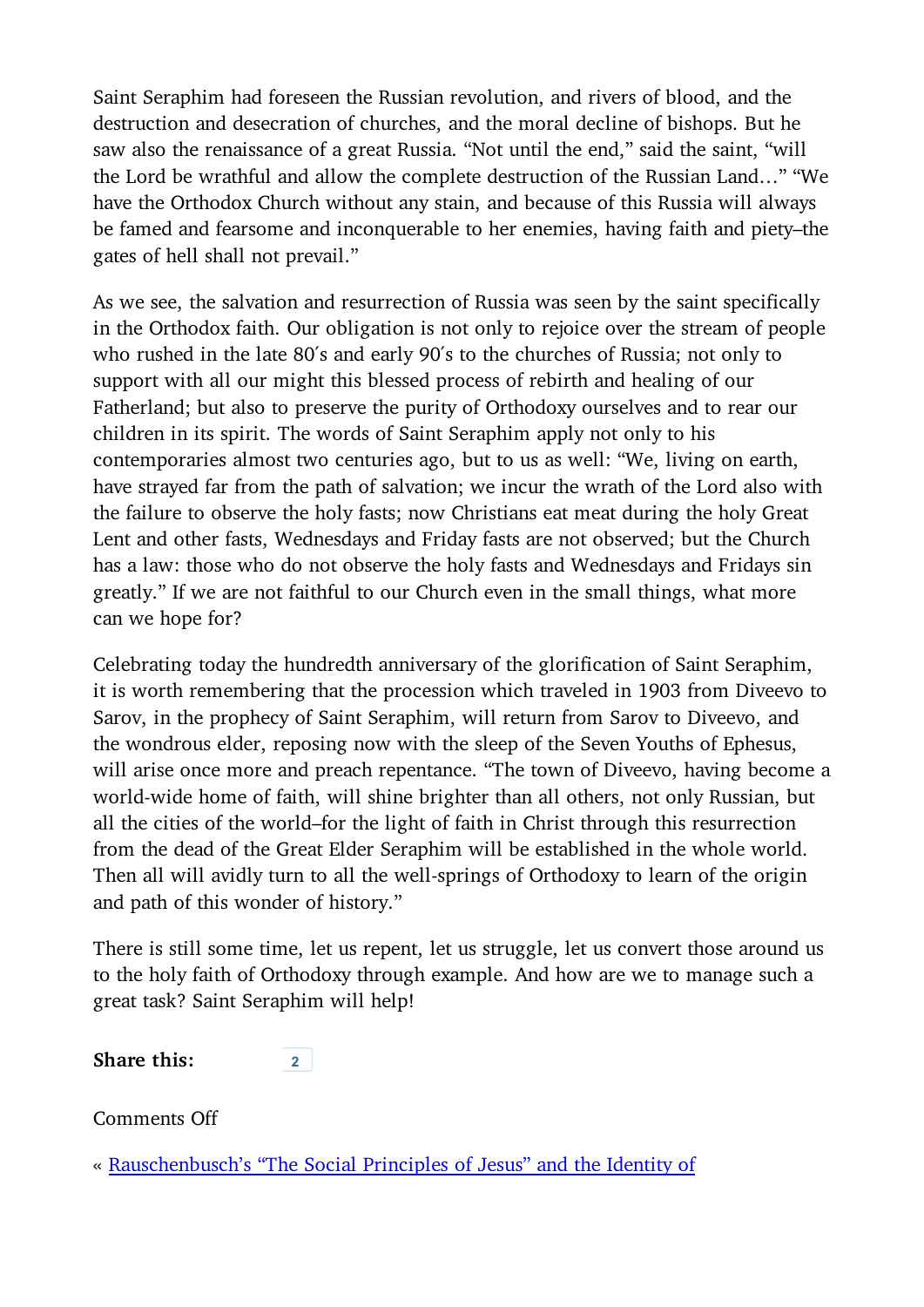#### Western Christianity The Feast of the All-Merciful Saviour »



#### Pages

- Author
- Books
	- o Break the Holy Bread, Master
	- Divine Liturgy: Parallel Slavonic-English Text
	- Imagine That…: Mental Imagery in Roman Catholic and Eastern Orthodox Private Devotion

### Email Subscription

Enter your email address to subscribe to this blog and receive notifications of new posts by email.

Sign me up!

#### Recent Posts

- The Law of God: Foundations of the Orthodox Faith. Lesson 2.
- The Law of God: Foundations of the Orthodox Faith. Lesson 1.
- The Feast of the All-Merciful Saviour
- Saint Seraphim will help!
- Rauschenbusch's "The Social Principles of Jesus" and the Identity of **Western Christianity**
- Varietal or Generic? On William James' "The Will to Believe."
- The Problem of the Central Persona in Eliot's "The Waste Land"
- On Tithing
- The Third Sunday After Pentecost: Seek First His Kingdom And